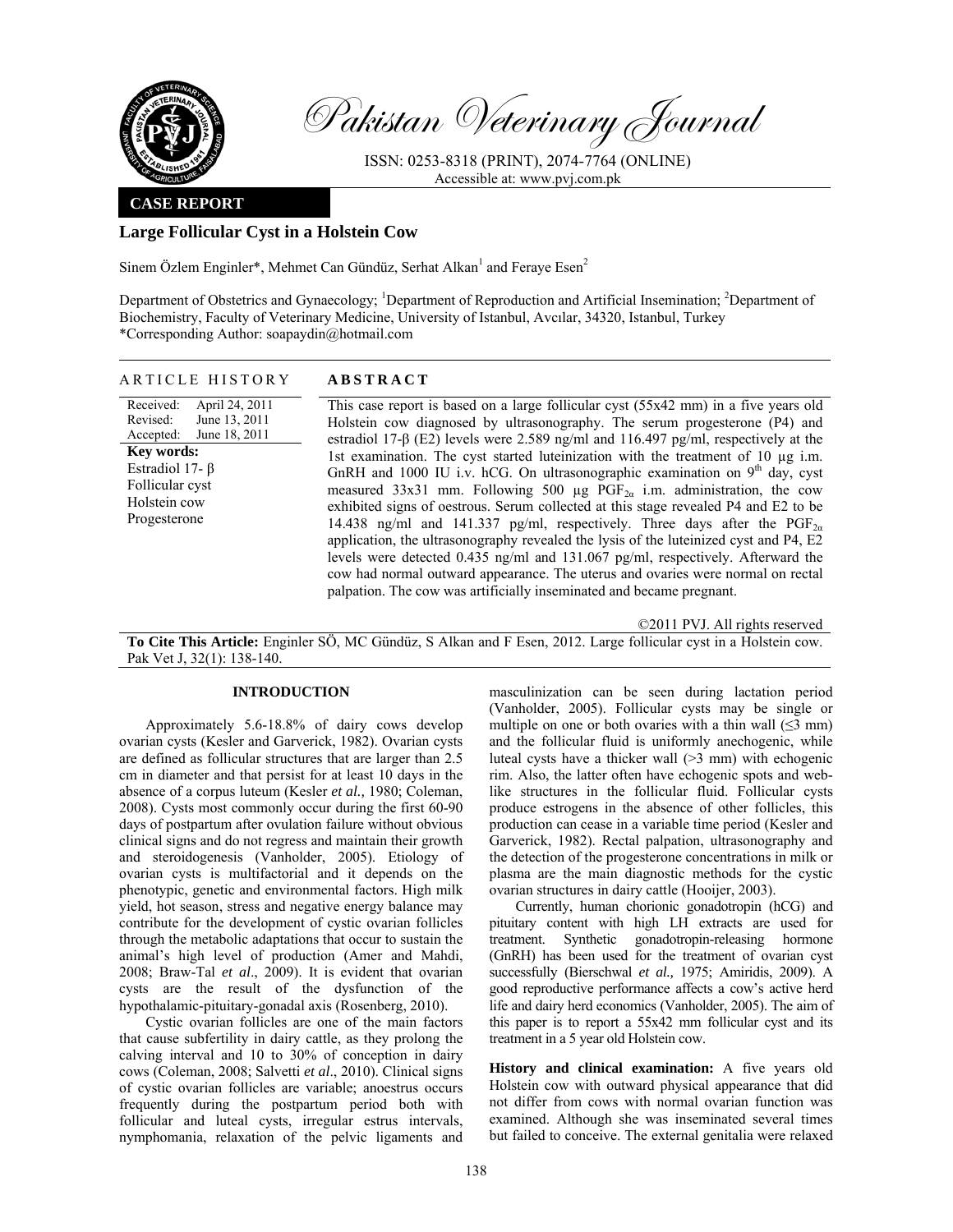and enlarged during this period. A wide range of estrous behavior patterns and nymphomania symptoms were also observed in the cow.

**Diagnosis:** A follicular cyst was detected in the left ovary by routine rectal palpation which revealed that the cyst was thin walled and flaccid. The absence of luteal structure as demonstrated by ultrasonography (Agrosan, France). For this purpose 7.5 MHz linear-array intrarectal transducer was used. The cyst was 55x42 mm in diameter in the first ultrasonography (Fig. 1). All collected serum samples were analyzed by ELISA system (Bio-tec  $\mu$ -Quant-USA) for serum concentrations of progesterone and estradiol 17-β. The serum progesterone and estradiol 17-β levels were 2.589 ng/ml and 116.497 pg/ml, respectively at the first examination before the treatment.

**Treatment:** The cow was treated with a GnRH (Buserelin acetate, Receptal ®, Intervet, Turkey, 10 µg i.m.) and hCG (Pregnyl®, Organon, Turkey, 1000 IU, i.v.) combination on the first day of diagnosis and the first blood sample was collected for determination of progesterone and estradiol 17-β levels before the treatment. After 9 days, an ultrasonographic examination was made. The cyst was found to be smaller and measured as 33x31 mm in diameter and luteinization was also observed (Fig. 2). Prostaglandin  $F_{2\alpha}$  (PGF<sub>2a</sub>) (Cloprostenol, Estrumate® Sanofi-Dif, Turkey, 500 µg i.m.) was administered. A second blood sample was collected for hormone assay. In the study the luteinized cyst was observed last by ultrasonography on the  $9<sup>th</sup>$  day of the treatment and the complete lysis of the luteinized cyst was observed on the  $12<sup>th</sup>$  day which means lysis took 3 days.

Three days after the  $PGF_{2\alpha}$  application, the last ultrasonography was performed which revealed that the lysis of the luteinized cyst was visible. The cow came to heat in approximately 70 hours after the  $PGF_{2a}$  injection and was inseminated twice on  $70<sup>th</sup>$  and  $80<sup>th</sup>$  hours and became pregnant. During this period progesterone concentration was reduced in line with the treatment (Table 1).

#### **DISCUSSION**

Kesler *et al.* (1980) reported that cysts may regress and new follicular structures may form into other anovulatory cysts. In some cases, cysts may persist for 40 days and additional follicles may accompany to these persistent structures (Hamilton *et al.,* 1980). In this case the cystic structure was diagnosed at the time of rectal palpation.

Hooijer (2003) reported that GnRH and hCG demonstrate equally endocrine and clinical responses but GnRH has an advantage over hCG for its minimal antigenicity for the treatment of cystic ovarian cysts and prostaglandin  $F_{2\alpha}$  (PGF<sub>2 $\alpha$ </sub>) has also been used for its luteolitic activity and the oestrous symptoms could be observed within 2 to 3 days. The cystic structure in this case was treated with the combination of GnRH and hCG. There wasn't any antigenic reaction. Also for the luteolytic activity  $PGF_{2\alpha}$  was administered after 9 days.

Manual rupture of the cystic structures by rectal palpation of the ovary can be injurious and cause reduced fertility (Kesler *et al*., 1980). Despite a correct diagnosis, a follicular cyst may not respond to GnRH treatment. Such

cysts may respond to hCG making use of fairly large protein molecules which may stimulate antibody formation in the recipient. Repeated treatment with GnRH does not result in anaphylaxis. In this case manual rupture of the cyst was not performed and there was no problem encountered after the administration of GnRH and hCG combination. With this combination it is not critical whether the cyst is follicular or luteal even a misdiagnosed large smooth central cavity (Augustine, 1997).

The interval from GnRH treatment to estrus has been reduced by  $PGF_{2\alpha}$  administration 9 days after GnRH. The cow exhibits signs of oestrus 2 to 3 days after  $PGF_{2\alpha}$ treatment (Kesler and Gaverick, 1982). In this case the same preparation was administered to lyse the luteal cyst and the cow exhibited signs of oestrus within 2 to 3 days.

Cystic ovaries commonly occur in Holstein-Friesians than in Jersey, Guernsey or Ayrshire cows and also varies among sire-lines within breed (Coleman, 2008). In this case the cow that experienced cystic ovary was also a Holstein. Higher levels of estrogen were found in cows with cysts (Coleman, 2008) in line with our case.



**Fig. 1:** The cyst was 55x42mm in diameter in the first ultrasonography



**Fig. 2:** The cyst was found to be smaller and measured as 33x31 mm in diameter and luteinization was also observed

**Table 1:** Serum progesterone (ng/ml) and estradiol 17-β (pg/ml) levels at various days

| Serum sampling days | Progesterone | Estradiol $17-\beta$ |
|---------------------|--------------|----------------------|
|                     | 2.589        | 116.497              |
|                     | 14.438       | 141.337              |
|                     | 0.435        | 131.067              |